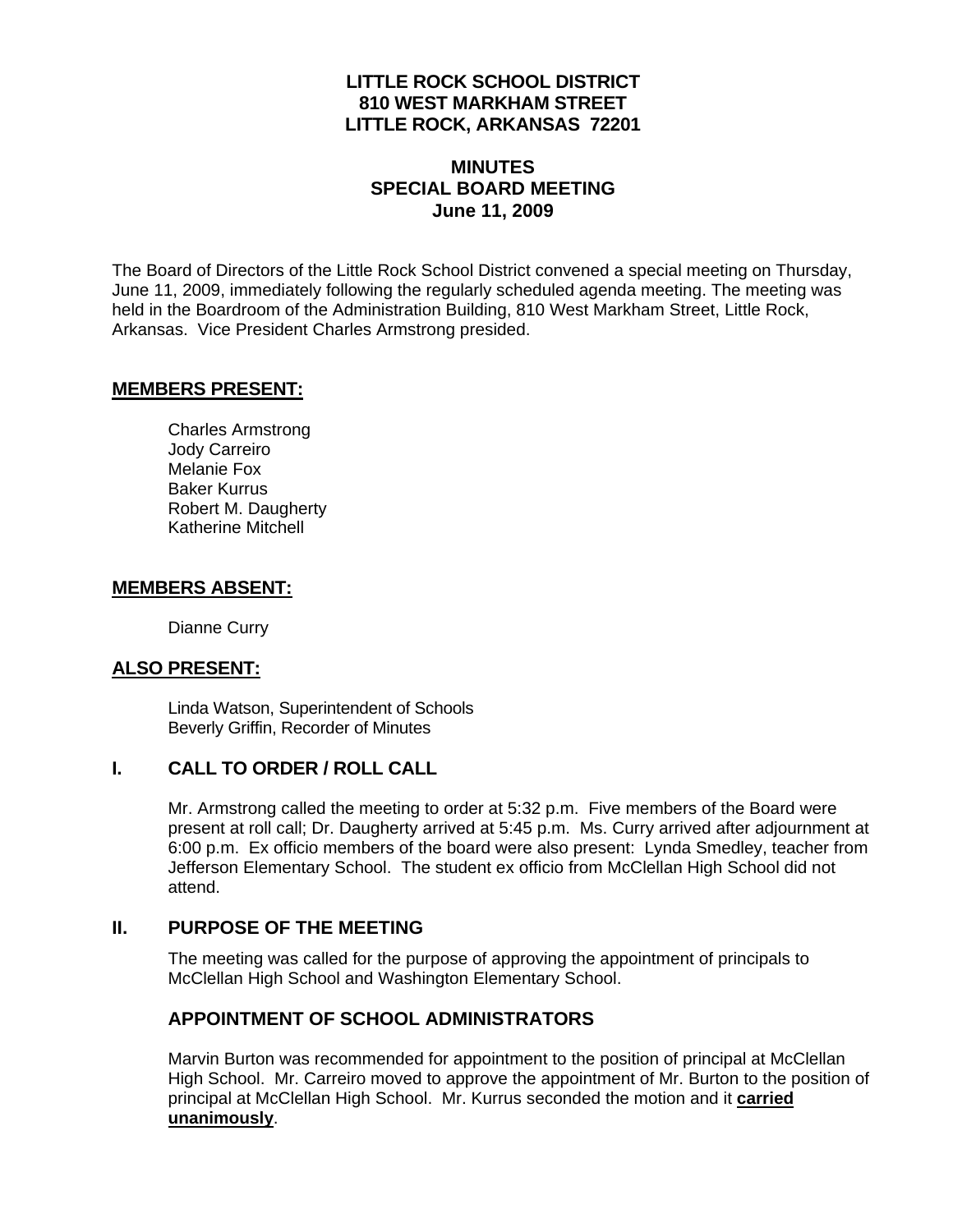Katherine Snyder was recommended for appointment to the position of principal at Washington Magnet Elementary School. Dr. Mitchell moved to approve the recommendation; Mr. Kurrus seconded the motion and it **carried unanimously**.

# **ADJOURNMENT**

There being no further business before the board, the meeting adjourned at 5:45 p.m. on a motion by Ms. Fox seconded by Mr. Carreiro.

A board worksession was conducted immediately following adjournment.

APPROVED: 06-25-09\_ Criginals Signed by:

 Dianne Curry, President Jody Carriero, Secretary